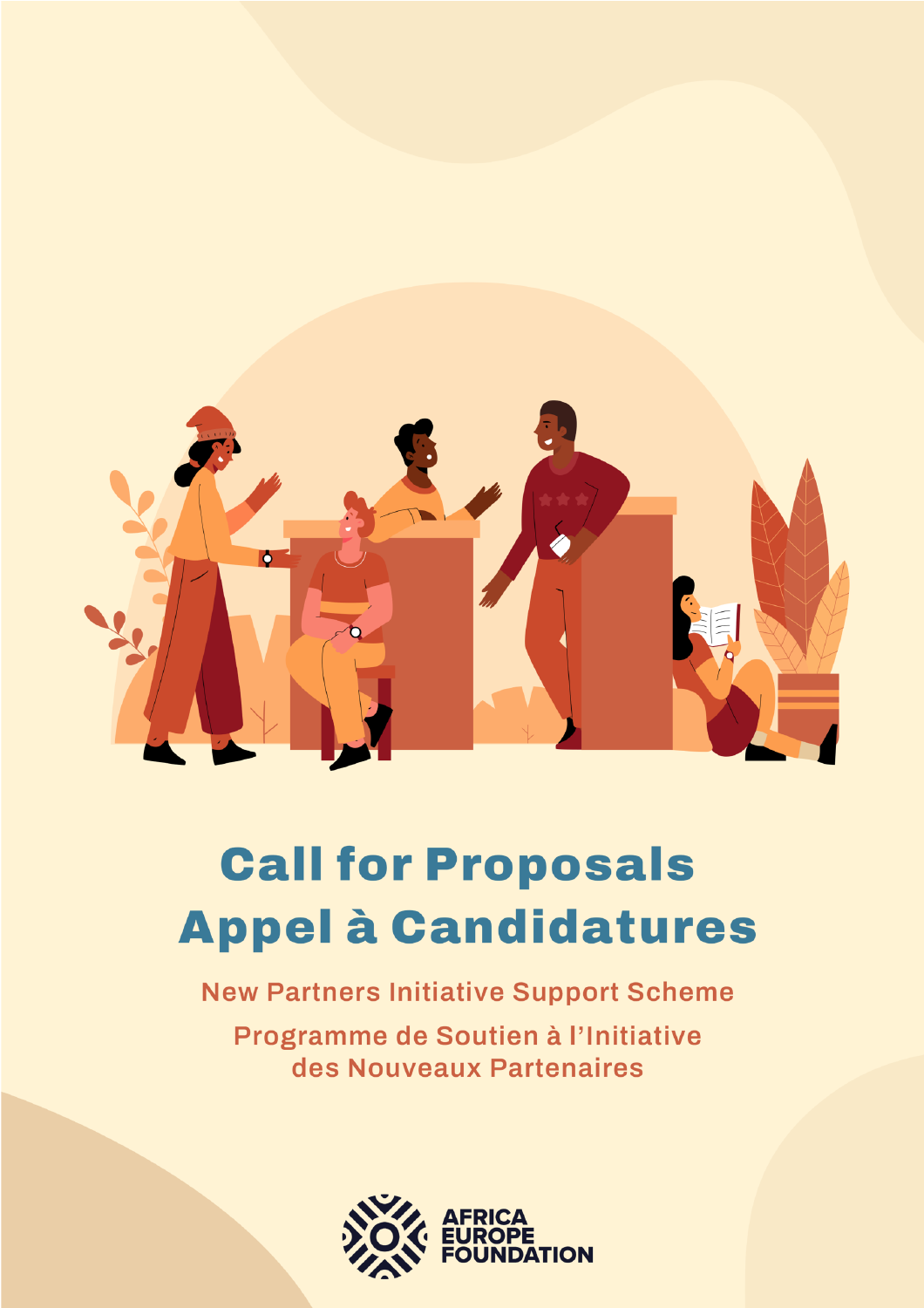## **Africa-Europe Foundation**

# **Call for Proposals New Partners Initiative Support Scheme**

Version française accessible à la page 6.

## **ELIBIGILITY FOR APPLICATION**

Only proposals including the following compliance requirement will be considered:

- Submitted by a legally registered organisation
- The organisation must have a dedicated bank account
- The organisation must have a written policy to approve payments

The Africa-Europe Foundation reserves the right to request proof of all three compliance requirements during the contracting process.

## **I. Background: the Africa-Europe Foundation**

The Africa-Europe Foundation (AEF) is an entity co-founded by Friends of Europe and the Mo Ibrahim Foundation, in partnership with the African Climate Foundation and the ONE Campaign and with a multitude of stakeholders from civil society, business, policymaking and the youth sector across Africa and Europe. The purpose of the Africa-Europe Foundation is to facilitate multi-stakeholder dialogue, catalyse partnerships and unlock new opportunities that can transform Africa-Europe relations into action.

The Foundation is comprised of some of the world's most influential personalities and acts as a network of networks to strengthen the ability of both continents to respond to a range of challenges, from structural economic shifts to climate risk, disruptive technology waves, inequality, and others. The historic ties and long-standing cooperation between Africa and Europe are a way to revisit old assumptions, revitalise the relationship and seek mutual reconstruction and recovery.

The inclusion of young people in economic policy, governance, decision-making and meaningful and decent work is a priority on both continents. The Africa-Europe Foundation is keen to consider youth voices to help re-set the Africa-EU partnership informing all its main forums, areas of work, recommendations, and its overall strategic direction.

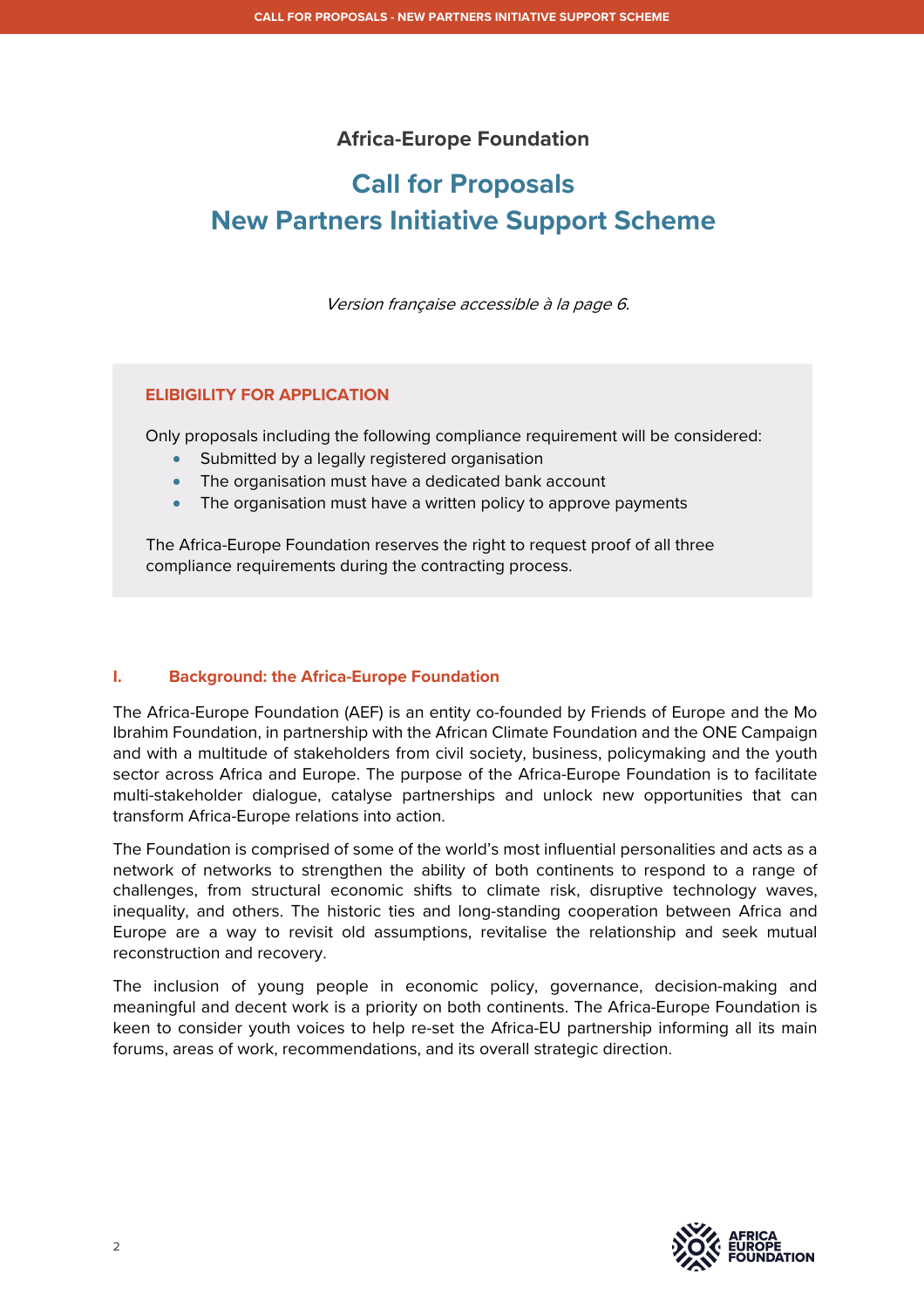## **II. Call for proposals: Objective & Scope**

## **Objective**:

The Partnership Initiative support scheme awards funds to localise the Africa-Europe partnership at national/sub-regional levels across both continents and engage with leading stakeholders in AEF's priority areas of intervention.

## **Scope**:

This Call for Proposals is being launched in the context of a demand for a renewed partnership between Africa and Europe following the African Union-European Union Summit in February 2022. AEF will support local and regional organisations based in Africa and in Europe.

Within this context and as part of its efforts to strengthen its local networks, AEF will allocate at least 75% of the awards to African-based organisations. Focus will go to proposals from priority countries including Senegal, Rwanda, Morocco, Egypt, Kenya, South Africa, Nigeria, and Madagascar.

AEF will privilege applications from civil society organisations including think-tanks, civil society platforms and youth NGOs to bring common initiatives for both continents into local settings and further engage with a diverse range of stakeholders. Applications from other stakeholder groups will be considered on a case-by-case basis.

Proposals should address one or several of the Africa-Europe Foundation's priority areas of focus.

- Health & Digital,
- Transport and connectivity,
- Energy
- Agriculture and Food Systems
- Cross-cutting themes on Climate Change; Youth; Gender, Education

Proposals focusing on AEF's flagship initiatives on the Climate & Health nexus, Clean Cooking, and health workforces as well as current geopolitical events and their implications for the Africa-Europe partnership such as the current conflict in Ukraine will receive particular attention.

Formats for the activities can include, but are not limited to, events (debate, workshop, panel discussion, etc), projects with political and/or cultural dimensions (series of articles, testimonies, research paper, podcast, series of interviews, etc).

## **III. Partnership Initiative: Eligibility, Timeline & budget**

## **Eligibility:**

Proposals must be submitted by legally registered non-profit organisations and not individuals. Applicants must have an organisation bank account as well as a written policy to approve payments. Applications must be submitted in writing, using the application form in either English or in French. Failure to comply with these requirements will lead to the rejection of the application.

## **Timeline:**

The deadline for the submission of proposals is **17.00 CEST (Brussels time) on Monday 2nd May**. The activities must take place in between **mid-May and mid-September 2022**.

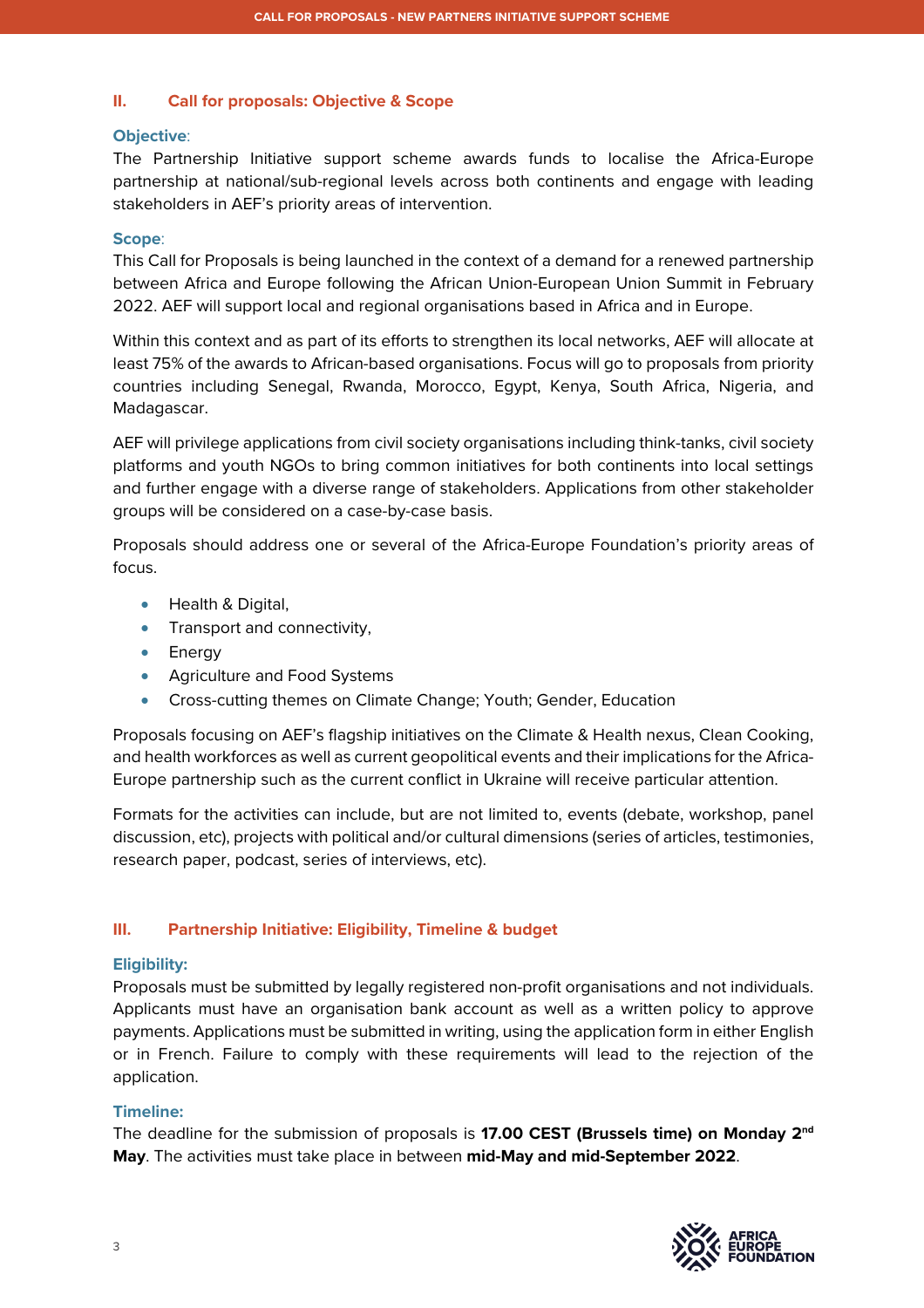Organisations will be expected to send activity reports on their initiatives **before 17.00 CEST (Brussels time) on Friday 30th September.** 

## **Budget:**

The funds for this Call for Proposals are expected to be allocated in the following way:

- Up to 14 service agreements with a maximum budget of €5,000
- Up to 6 service agreements with a maximum budget of €10,000. These larger projects will be used for events to be organised on the side-lines and in the same location as high-level meetings linked to AEF's thematic areas, (European Development Days, Sustainable Energy for all Forum, Commonwealth Heads of Government meeting, World Health Assembly, etc).

Funds will be disbursed in two tranches, 50 % on signature of contract and the balance on receipt of activity and financial reports.

In addition to the awarded funds, selected projects will receive expert input on content and methodology as well as quality assurance from AEF's teams. Awarded projects will be promoted on AEF's and its partners' social media platforms.

## **IV. Award criteria**

The same application process applies for the smaller (to 5,000 Euro) and larger (to 10,000 Euro) projects. Proposals will be assessed according to relevance, impact and cost effectiveness. Proposals must be sufficiently detailed to enable proposals to be assessed based on the award criteria mentioned below.

| Project applications will be marked against the following criteria: |  |  |
|---------------------------------------------------------------------|--|--|
|---------------------------------------------------------------------|--|--|

|                                                                                          | <b>Mark (maximum points)</b> |
|------------------------------------------------------------------------------------------|------------------------------|
| Relevance to priority country/region and how it<br>addresses the Africa-Europe relations | $(10$ points)                |
| Relevance to AEF priority themes                                                         | $(10$ points)                |
| Impact on priority audience                                                              | (5 points)                   |
| Cost effectiveness                                                                       | (5 points)                   |
| **Relevance to High Level Political fora                                                 | $(10$ points)                |
| <b>Maximum total score</b>                                                               | 30 points<br>**40 points     |

The applications will be evaluated and marked against above award criteria.

\*\*Applications for a funding of 10,000 will be reviewed under this additional criterium.

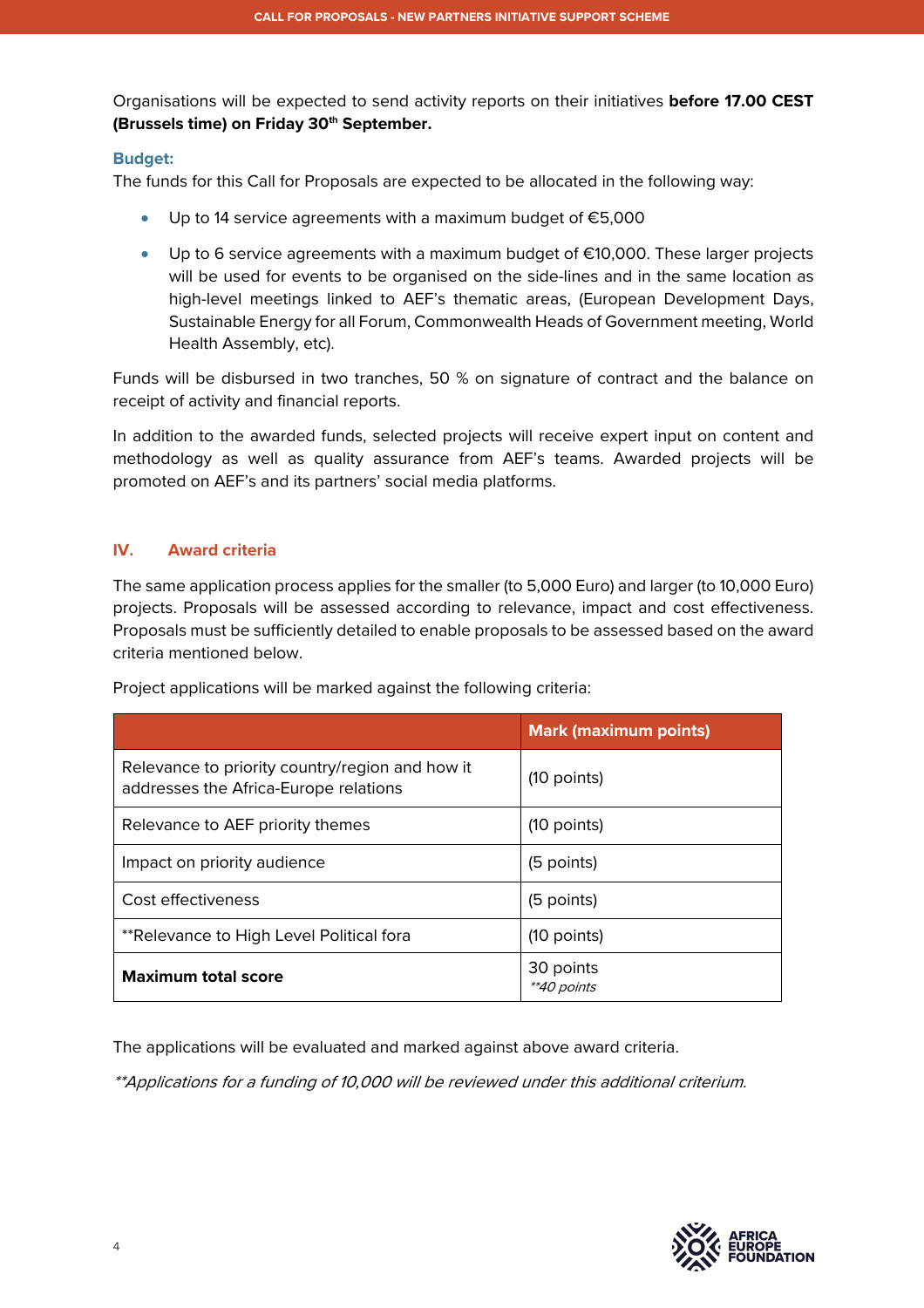## **V. Procedure for the submission of proposals**

Up to two proposals, one for each category of service agreement (either with maximum budget of **€5,000** or of **€10,000**) may be submitted per organisation. Joint proposals by more than one organisation are permitted. The Africa-Europe Foundation reserves the right to ensure the applications are aligned with its core mission. No modification to the application is possible once the deadline for proposal has been submitted.

Following submission, eligible proposals will be reviewed by a Selection Committee comprising experts from the Africa-Europe Foundation and its networks. Funding decisions are expected to be made by mid-May. Applicants will be informed in writing about the results of the selection process.

Applications must be sent to partnerships@africaeuropefoundation.org by **Monday 2nd May at 17.00 CEST (Brussels time).**

Applicants are welcome to contact the Africa-Europe Foundation team for any questions or concerns over the Call for Proposals and/or the application process.

The Africa-Europe Foundation reserves the rights to use the outcomes of this initiative for its activities on social media and other communication platforms including but not limited to websites, newsletters etc.

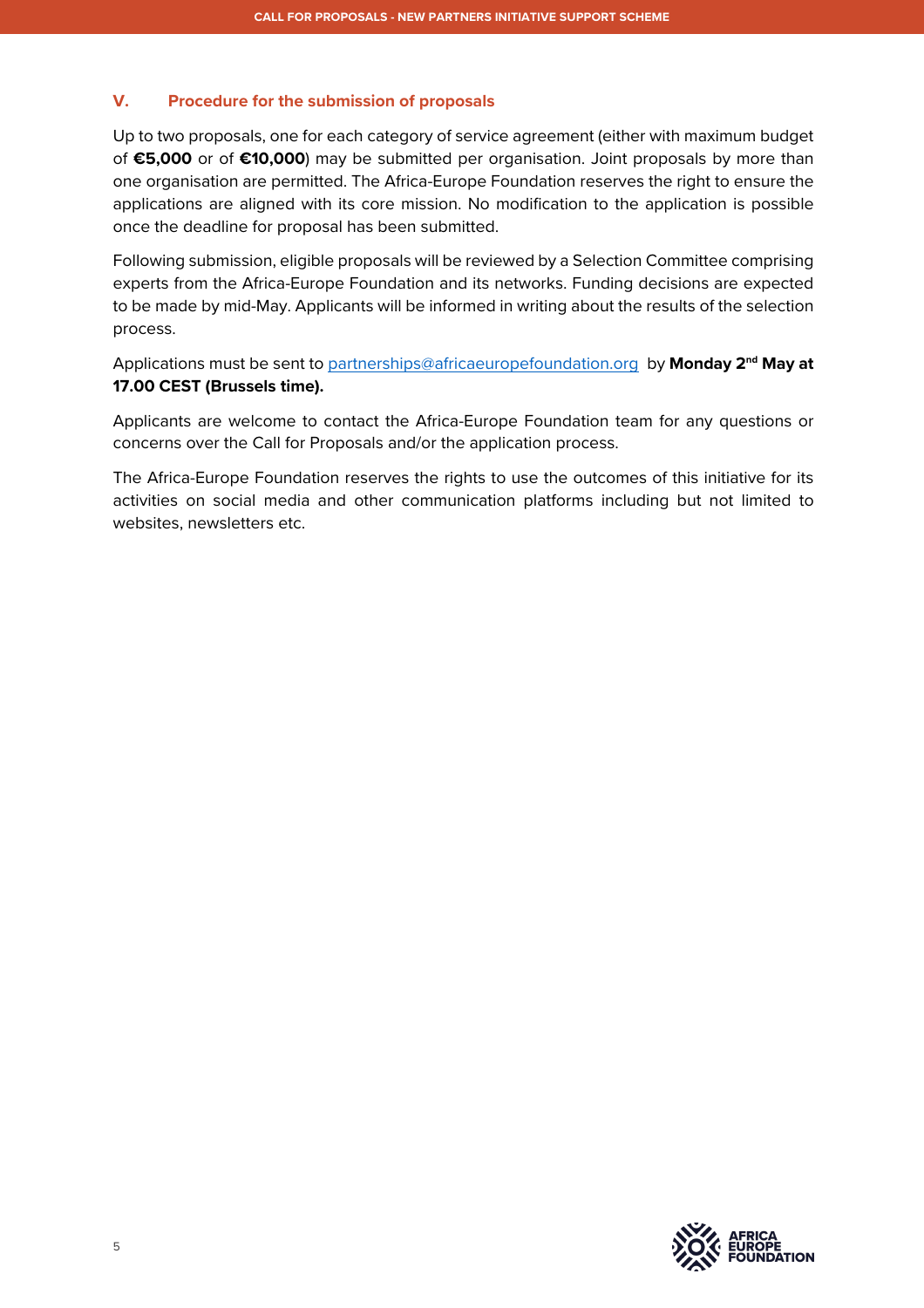## **Africa-Europe Foundation**

# **Appel à Candidatures Programme de soutien à l'Initiative des Nouveaux Partenaires**

## **ÉLIGIBILITÉ DES CANDIDATURES**

Seules les propositions comprenant les exigences de conformité suivantes seront prises en compte :

- Soumis par une organisation légalement enregistrée
- L'organisation doit avoir un compte bancaire dédié
- L'organisation doit avoir une politique écrite d'approbation des paiements

La Fondation Afrique-Europe se réserve le droit de demander la preuve des trois exigences de conformité au cours du processus contractuel.

## **I. Contexte : la Fondation Afrique-Europe**

La Fondation Afrique-Europe (AEF) est cofondée par les Amis de l'Europe (Friends of Europe), la Fondation Mo Ibrahim, en partenariat avec la Fondation Africaine pour le Climat (African Climate Foundation) et l'organisation 'ONE Campaign'. Elle réunit des acteurs d'horizons divers, institutions, gouvernements, société civile, secteur privé, collectivités locales, avec une forte association de la jeunesse. Elle vise à faciliter des débats francs, catalyser des partenariats innovants et identifier des opportunités nouvelles de nature à contribuer à renforcer et transformer les relations Afrique-Europe.

La Fondation est composée de certaines des personnalités les plus influentes au monde et agit comme un réseau de réseaux afin renforcer la capacité des deux continents à répondre à une gamme de défis, allant des transformations économiques structurelles aux risques climatiques, en passant par les évolutions technologiques et les inégalités. Les liens historiques et la coopération de longue date entre l'Afrique et l'Europe sont un moyen de revenir sur de nombreux paradigmes, de revitaliser la relation et de rechercher une reconstruction et un redressement mutuels.

L'inclusion des jeunes dans la politique économique, une meilleure gouvernance et des conditions de travail décentes sont une priorité sur les deux continents. La Fondation Afrique-Europe tient à prendre en compte les voix des jeunes pour aider à redéfinir le partenariat Afrique-UE en informant tous ses principaux forums, domaines de travail, recommandations et son orientation stratégique globale.

## **II. Appel à propositions : Objectif et portée**

## **Objectif** :

Le programme de soutien de l'Initiative de Partenariats octroie des fonds pour localiser le partenariat Afrique-Europe au niveau national/sous-régional sur les deux continents et s'engager auprès des principales parties prenantes dans les domaines d'intervention prioritaires de l'AEF.

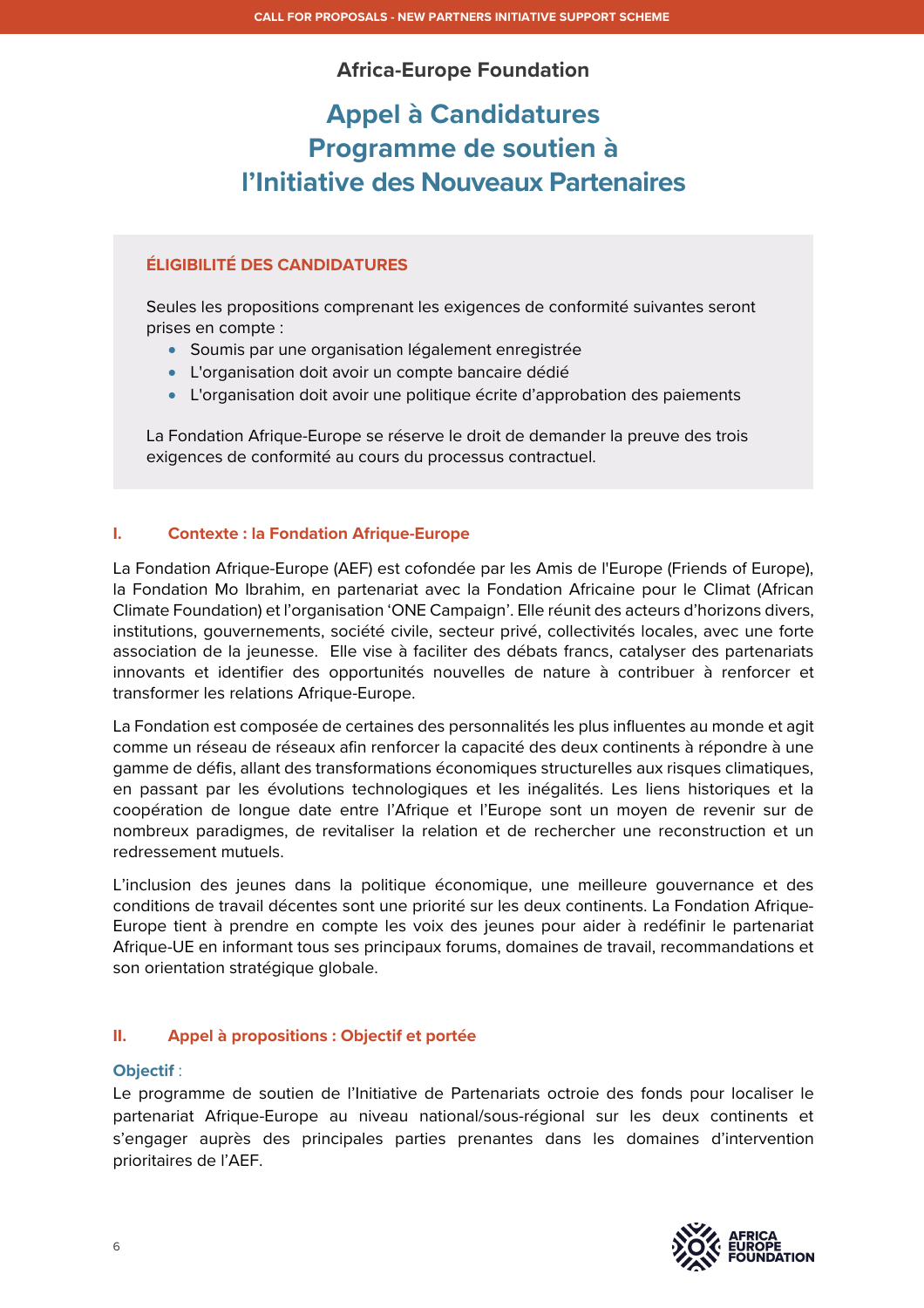#### **Portée :**

Cet appel à candidatures est lancé dans le contexte d'appels à un partenariat renouvelé entre l'Afrique et l'Europe à la suite du Sommet Union Africaine-Union Européenne en février 2022. AEF soutiendra des organisations locales et régionales basées en Afrique et en Europe.

Dans ce contexte et dans le cadre de ses efforts pour renforcer ses réseaux locaux, AEF allouera au moins 75% des prix à des organisations basées en Afrique. Un accent particulier sera mis sur les propositions provenant de pays prioritaires à l'AEF, notamment le Sénégal, le Rwanda, le Maroc, l'Égypte, le Kenya, l'Afrique du Sud, le Nigéria et Madagascar.

AEF portera une attention particulière aux candidatures provenant d'acteurs de la société civile notamment des groupes de réflexion, des plateformes de la société civile et des ONG de jeunesse, afin de mettre en place des initiatives communes aux deux continents dans des contextes locaux et de s'engager davantage auprès d'un large éventail de parties prenantes. Les candidatures provenant d'autres parties prenantes seront évaluées au cas par cas.

Les candidatures devront aborder un ou plusieurs des domaines prioritaires de la Fondation Afrique-Europe.

- Santé & Digital,
- Transport et connectivité,
- Énergie
- Agriculture et systèmes alimentaires
- Thèmes transversaux portant sur le changement climatique ; la jeunesse ; les problématiques de genre, l'éducation

Les propositions axées sur les initiatives phares de l'AEF portant sur le lien entre le climat et la santé, la cuisson propre et les personnels de santé, ainsi que sur les événements géopolitiques actuels et leurs implications pour le partenariat Afrique-Europe, tels que le conflit en Ukraine, feront l'objet d'une attention particulière.

Les activités peuvent inclure, sans s'y limiter, des événements (débat, atelier, table ronde, etc.), des projets ayant des dimensions politiques et / ou culturelles (série d'articles, témoignages, document de recherche, podcast, série d'interviews, etc.).

## **III. Initiative de partenariats : éligibilité, calendrier et budget**

## **Éligibilité :**

Les propositions doivent être soumises par des associations sans but lucratif (ASBL) et non par des individus. Les candidats doivent avoir un compte bancaire au nom de l'organisation ainsi qu'une politique écrite d'approbation des paiements. Les demandes doivent être soumises par écrit, en utilisant le formulaire de demande en anglais ou en Français. Le non-respect de ces exigences entraînera le rejet de la demande.

## **Calendrier :**

La date limite pour la soumission des propositions est **17h00 CEST (heure de Bruxelles) le lundi 2 mai**. Les activités doivent avoir lieu entre **la mi-mai et la mi-septembre 2022**. Les organisations devront envoyer des rapports d'activité sur leurs initiatives avant **17h00 CEST (heure de Bruxelles) le vendredi 30 septembre**.

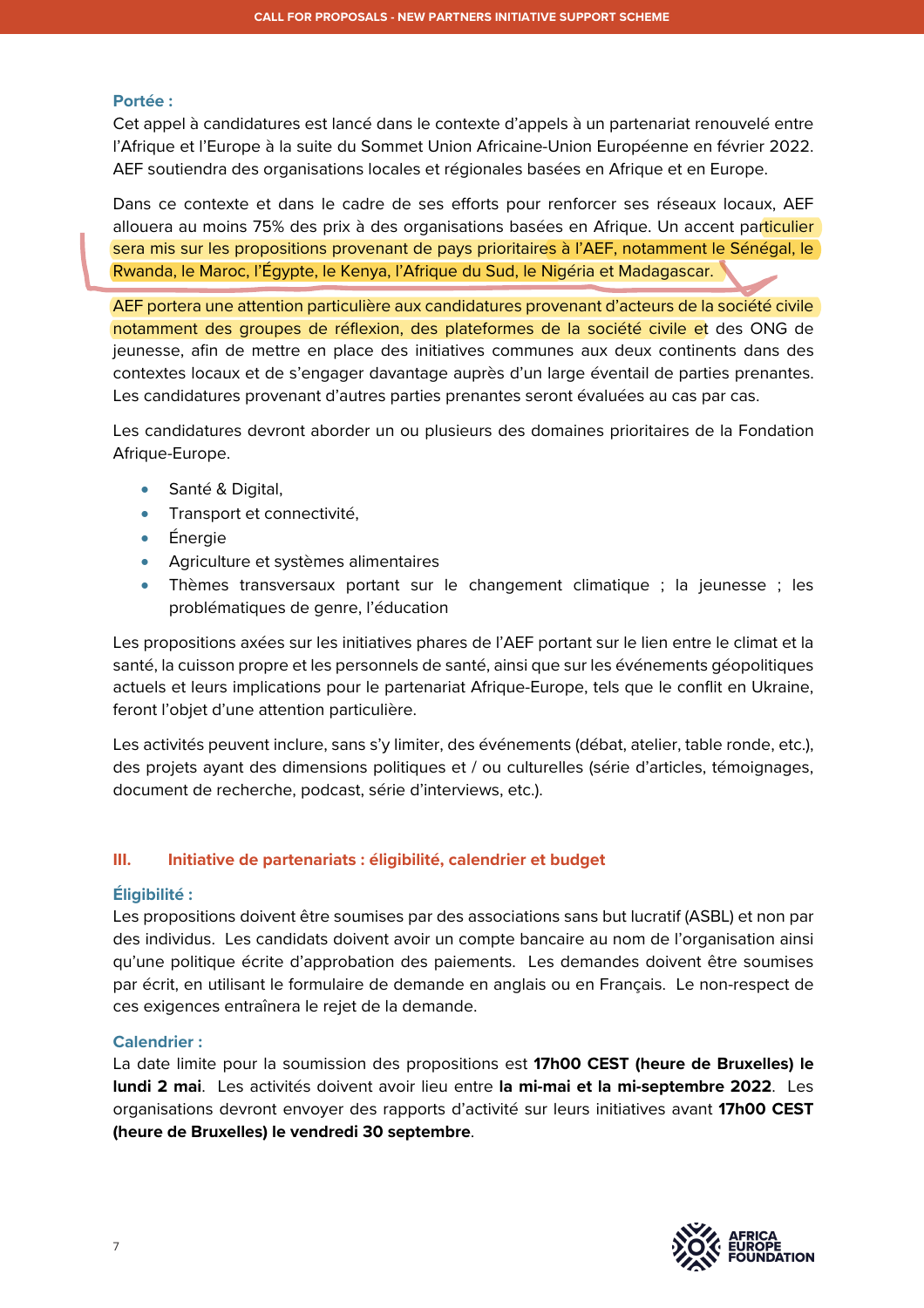#### **Budget :**

Les fonds pour le présent appel à candidature seront alloués de la manière suivante :

- Jusqu'à 14 contrats de service avec un budget maximum de 5 000  $\epsilon$
- Jusqu'à 6 contrats de service avec un budget maximum de 10 000 €. Ces contrats seront alloués à l'organisation d'événements en marge de réunions de haut niveau liées aux domaines thématiques de l'AEF (Journées Européennes du Développement, Forum sur l'énergie durable pour tous, Réunion des chefs de gouvernement du Commonwealth, Assemblée mondiale de la Santé, etc.).

Les fonds seront alloués en deux tranches, 50 % à la signature du contrat et le solde à la réception des rapports d'activité et financiers.

En plus des fonds attribués, les projets sélectionnés recevront un support sur le contenu et la méthodologie ainsi qu'une assurance qualité des équipes d'AEF. Les projets primés seront promus sur les médias sociaux d'AEF et de ses partenaires.

## **IV. Critères d'attribution**

Le même processus de demande s'applique aux projets plus petits (jusqu'à 5 000 euros) et plus grands (jusqu'à 10 000 euros). Les propositions seront évaluées en fonction de leur pertinence, de leur impact et de leur rapport coût-efficacité. Les propositions doivent être suffisamment détaillées pour permettre leur évaluation sur la base des critères d'attribution mentionnés ci-dessous.

|                                                                                                                     | Note (nombre maximal de points) |
|---------------------------------------------------------------------------------------------------------------------|---------------------------------|
| Pertinence par rapport au pays/région prioritaire<br>et à la manière dont il aborde les relations<br>Afrique-Europe | $(10$ points)                   |
| Pertinence par rapport aux thèmes prioritaires<br>de l'AEF                                                          | $(10$ points)                   |
| Impact sur le public prioritaire                                                                                    | (5 points)                      |
| Rentabilité                                                                                                         | (5 points)                      |
| **Pertinence vis à vis des forums politiques de<br>haut niveau                                                      | $(10$ points)                   |
| <b>Score total maximal</b>                                                                                          | 30 points<br><i>**40 points</i> |

Les demandes de projet seront notées en fonction des critères suivants :

Les candidatures seront évaluées et notées par rapport aux critères d'attribution ci-dessus.

\*\*Les demandes de financement de 10 000 € seront examinées dans le cadre de ce critère supplémentaire.